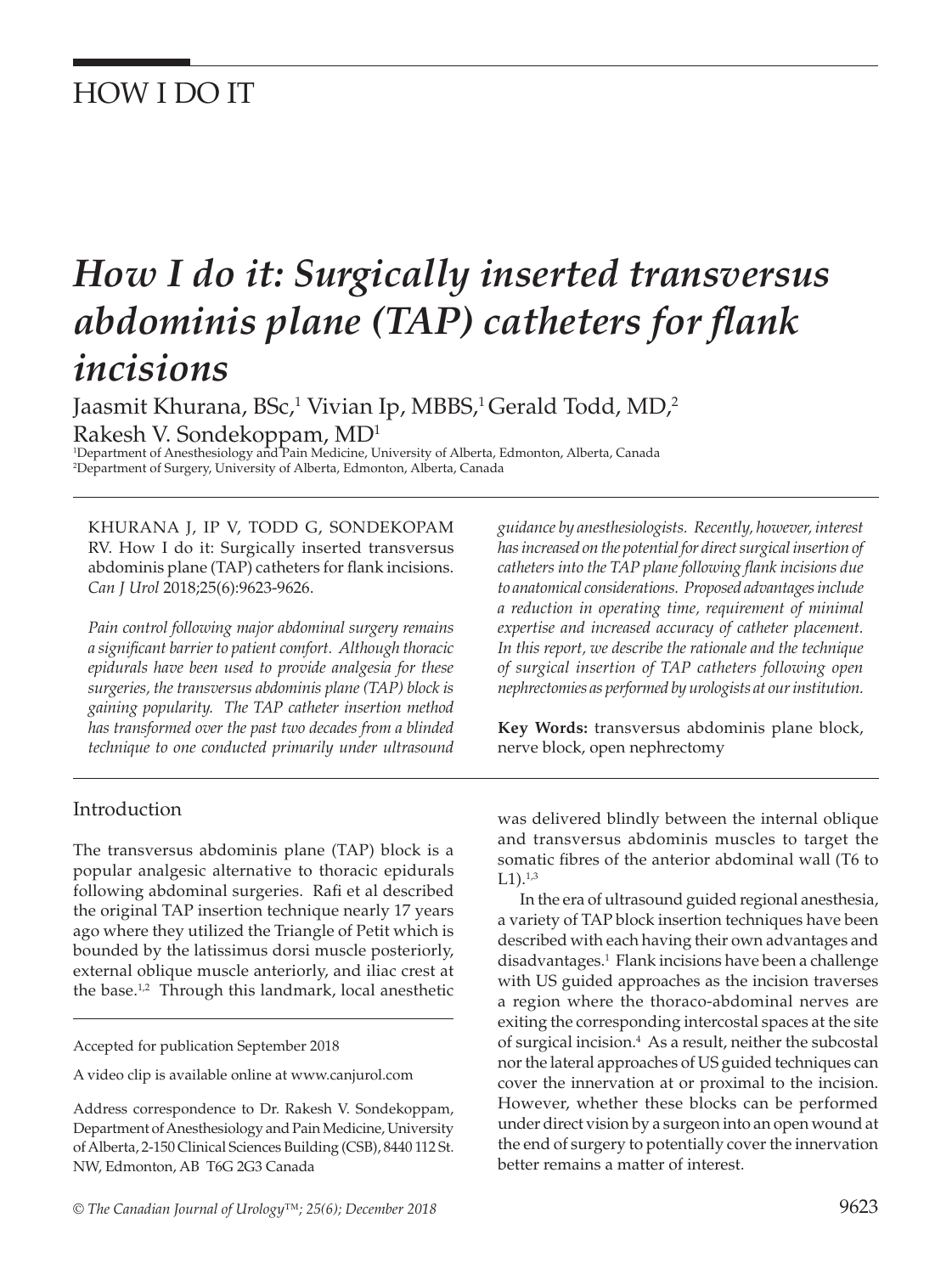Other suggested advantages of surgeon-initiated TAP block insertion include an accurate placement of the nerve block catheter, a potential reduction in complications and decreased requirement of anesthetic equipment.<sup>5</sup> Furthermore, US guided TAP catheter insertion may be limited in a busy practice, especially when such expertise or time are unavailable.6 In this report, we provide a step by step description on the technique of surgically inserted TAP catheter at our institution. This technique has been performed since 2010 for abdominal surgeries requiring flank incisions, such as renal surgeries.

### Method and technique

#### *Surgical TAP catheter insertion*

We obtained written consent from the patient to describe and record the surgical TAP insertion technique. At our institution, an open nephrectomy procedure is performed under general anesthesia by placing the patient in lateral decubitus position followed by an incision between the posterior and anterior axillary lines below the  $11<sup>th</sup>$  rib. Before abdominal closure, the transversus abdominis, internal oblique and external oblique muscles are identified, and the transversus abdominis muscle is closed with a single layer suture, Figure 1. A 17-gauge Tuohy needle is inserted inside out through the internal oblique aponeurosis piercing into the skin with the needle tip being directed anteriorly towards the medial aspect of the abdomen, Figure 2a, 2b, 2c. A multi-orificial nerve block catheter (InfiltraLongSono kit; Pajunk Medizintechnologie GmbH, Geisingen Germany or Contiplex, B-Braun, Melsuengen and Germany) is inserted through the tip of the Tuohy needle and the needle is removed, leaving the catheter



**Figure 1.** Closed transversus abdominis muscle.

in situ, Figure 3a, 3b, 3c. The catheter is now placed such that its proximal portion is along the intercostal nerve and its tip is directed to lie at the posterior edge of the closed layers of transversus abdominis and internal oblique muscles, Figure 4. This posterior placement of



**Figure 2a, 2b, 2c.** Insertion of 17-gauge Tuohy needle through the internal oblique aponeurosis and piercing into the skin with anterior direction of needle tip.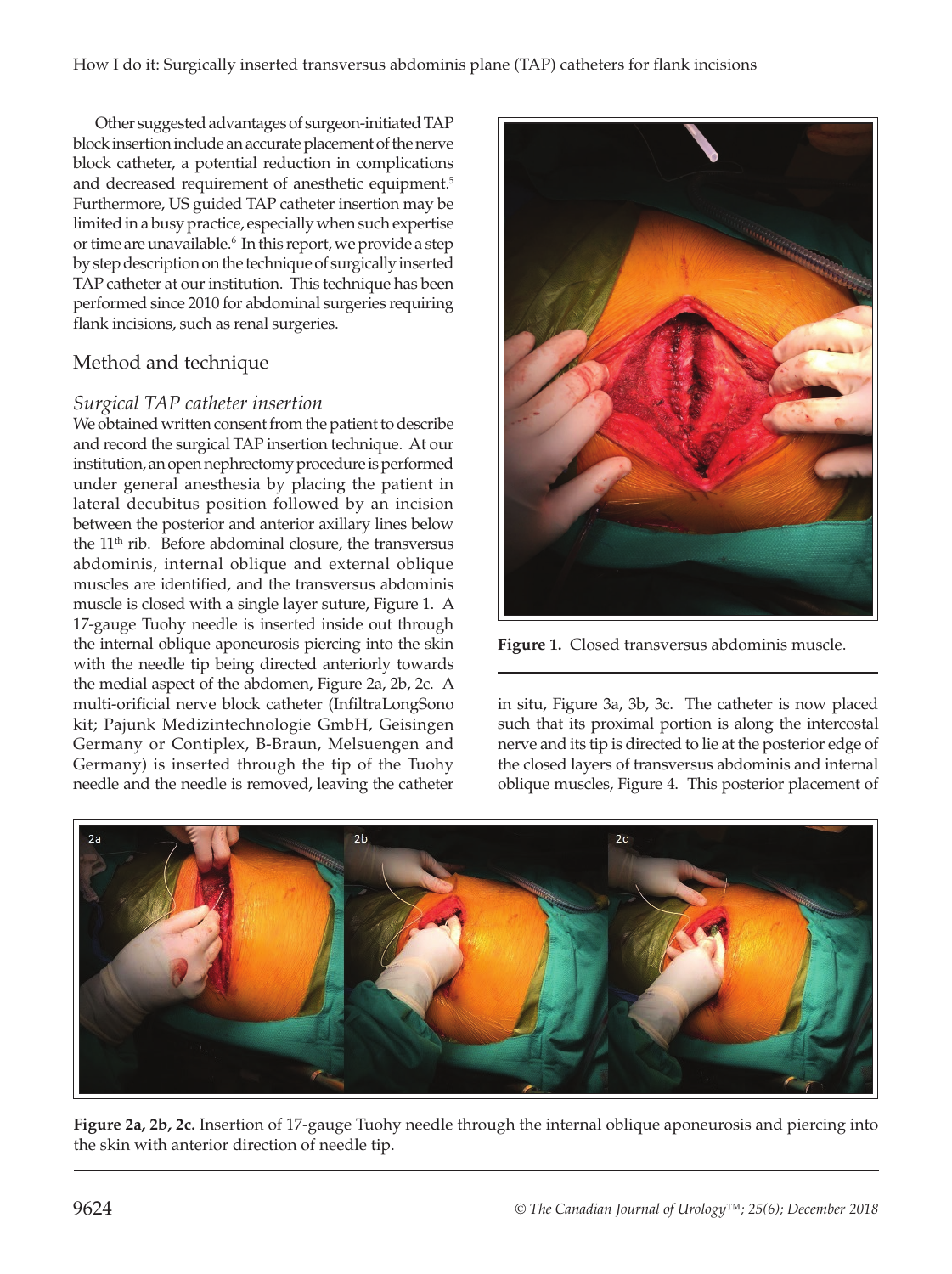

**Figure 3a, 3b, 3c.** Insertion of a multi-orificial nerve block catheter through the tip of the Tuohy needle and removal of needle.

the catheter tip is intentional such that local anesthetic solution may track towards the proximal portions of the intercostal nerves and potentially cover the lateral cutaneous branches.3 This part of the catheter insertion technique usually requires less than 2 minutes. The internal oblique and external oblique muscle layers are then closed separately ensuring that the catheter is not in the path of these sutures. Finally, the skin is closed, and the catheter secured using sterile dressing (Epiguard and 3M Tegaderm), Figure 5.

#### *Intermittent versus continuous infusion*

Once the wound is closed and dressed, we usually inject an initial bolus of 20 mL 0.25% bupivacaine before waking up the patient. In the recovery area, the TAP



**Figure 4.** Anatomy of the abdominal wall and final transversus abdominis plane (TAP) catheter placement posterior to wound site.



**Figure 5.** Overhead view of TAP catheter placement and closure of the abdominal wall and skin.

catheter is connected to an electronic pump (CADD solis) programmed to deliver intermittent boluses of 0.2% ropivocaine at the rate of 15 mL every 4 hours which is continued for 48 hours postoperatively. This is used as part of a postoperative multi-modal analgesia regime in conjunction with a patient-controlledanalgesia of hydromorphone or morphine. Although our institution has used an intermittent bolus regimen for this technique, there are currently limited studies available which directly assess whether continuous infusion can provide superior analgesia. For instance, a small study of 24 participants by Khatibi et al found no difference between the efficacy of an intermittent bolus versus continuous infusion of local anesthetic through a TAP catheter. Their study participants, however, were healthy volunteers and so cold and pressure deficits were used as surrogate outcomes in place of pain reduction.<sup>7</sup> Rao Kadam et al directly compared the analgesic efficacy of these two methods which showed no difference in pain scores, length of stay or patient satisfaction scores but found intermittent bolus to be more costeffective. Unfortunately, this study consisted of only 20 participants.<sup>8</sup> Therefore, until larger randomized control trials can be conducted to directly compare these two regimens, it remains the institute's preference to deliver local anesthetic either intermittently or through a continuous infusion. Finally, although liposomal local